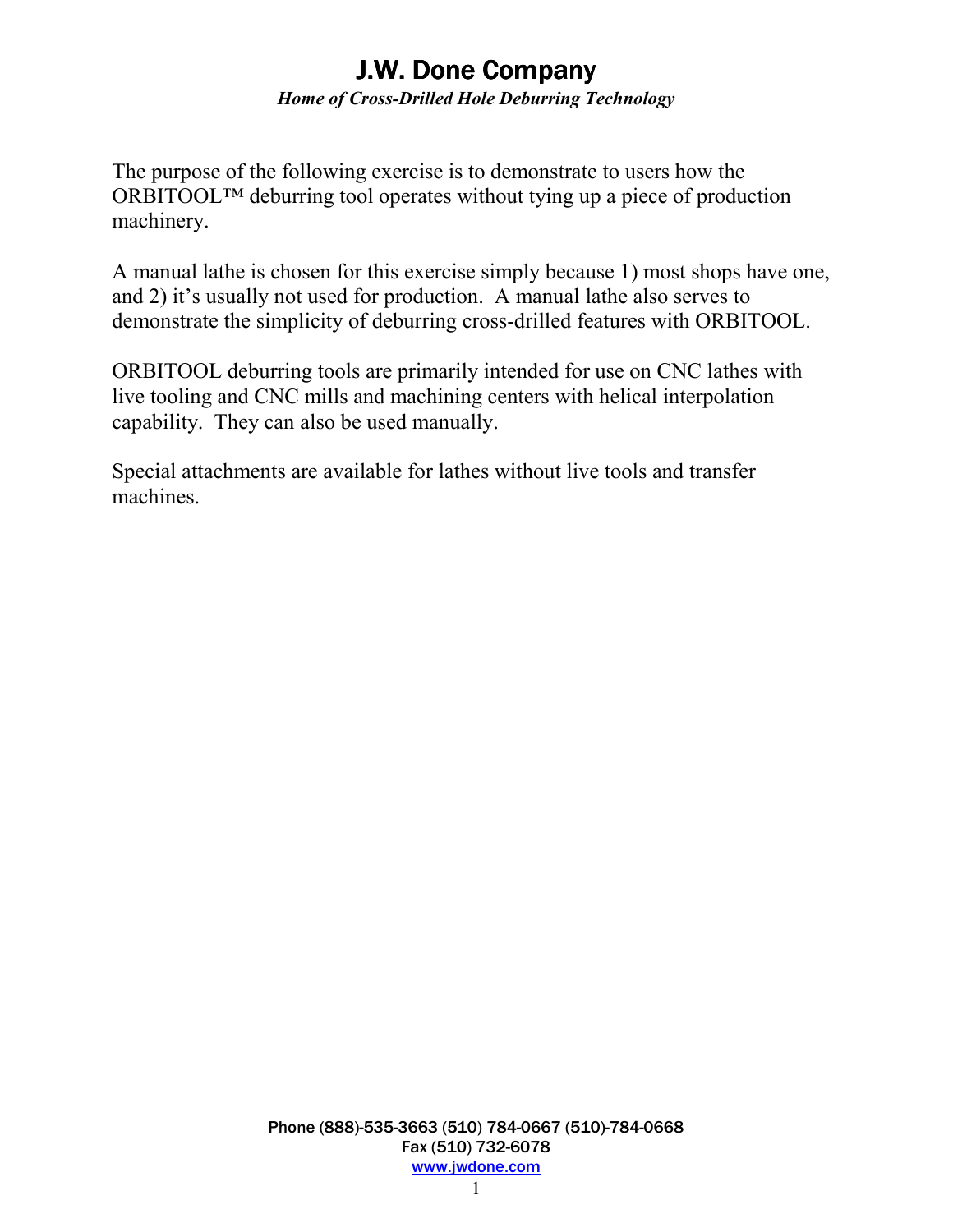### **J.W. Done Company** *Home of Cross-Drilled Hole Deburring Technology*

#### DEBURRING EXCERCISE MANUAL LATHE SETUP

Components/Equipment Manual lathe Electric or air grinder. Test part (Figure 1: Supplied by J.W. Done)  $Orbitool^{TM}$  deburring tool

1. Place the part (figure 1) into 3 jaw chuck on a manual lathe as shown in figure 2.



Figure 1



2. Mount the grinder onto the tool post of the lathe and ensure it is on center (Figure 3).



Phone (888)-535-3663 (510) 784-0667 (510)-784-0668 Fax (510) 732-6078 www.jwdone.com Figure 3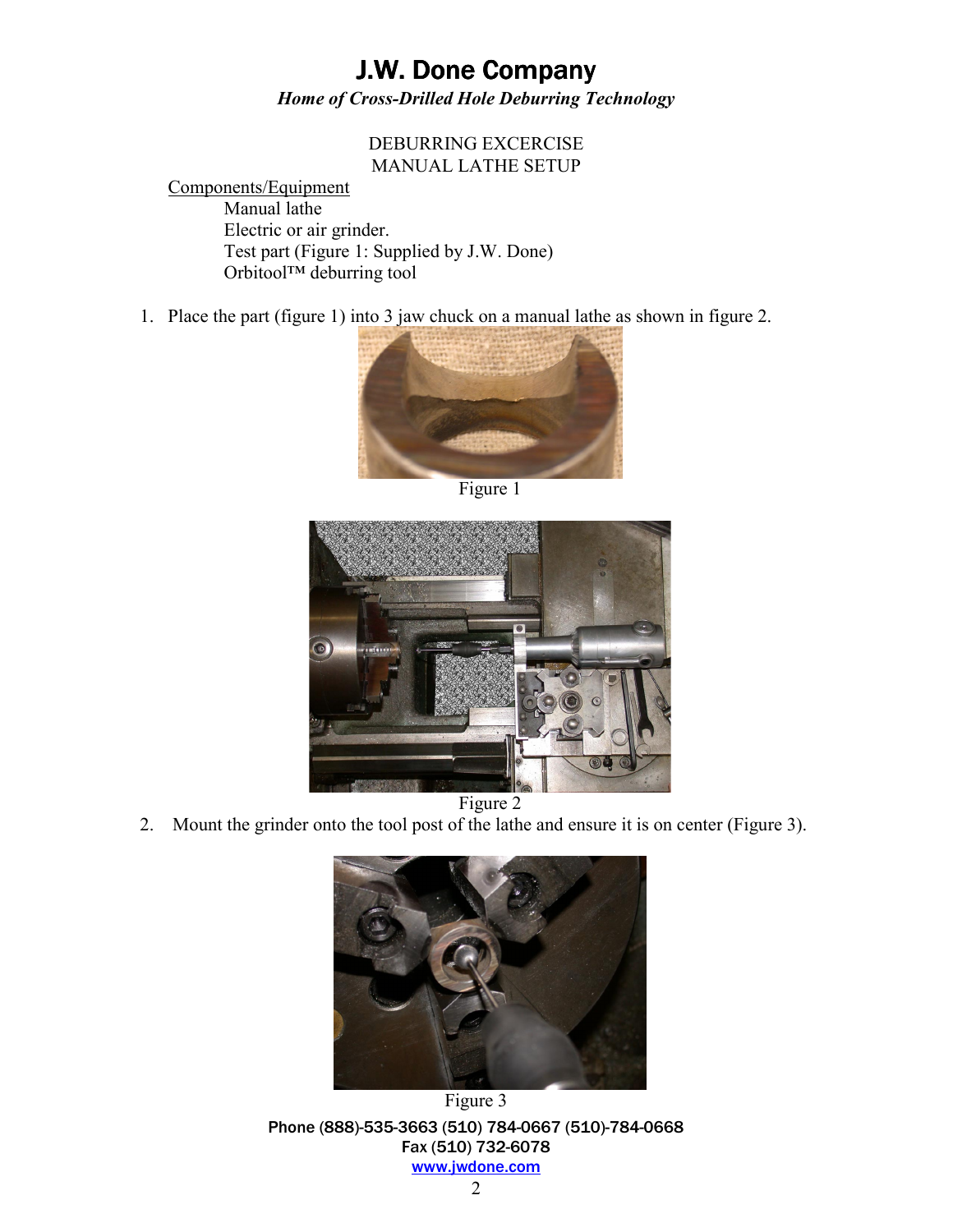## **J.W. Done Company** *Home of Cross-Drilled Hole Deburring Technology*

3. Advance the tool forward (Z axis) so it protrudes through the part. (Figure 4)



Figure 4

4. Move the tool post (X axis) until the shaft of the Orbitool touches the part (Figure 5). This will be the final position of the tool when deburring is complete.



Figure 5

5. With a finger deflect the tool (Figure 6) and at the same time retract (Z axis) until the Protective Disk of the Orbitool rests on the inside surface of the part (Figure7).



Figure 6.

Phone (888)-535-3663 (510) 784-0667 (510)-784-0668 Fax (510) 732-6078 www.jwdone.com